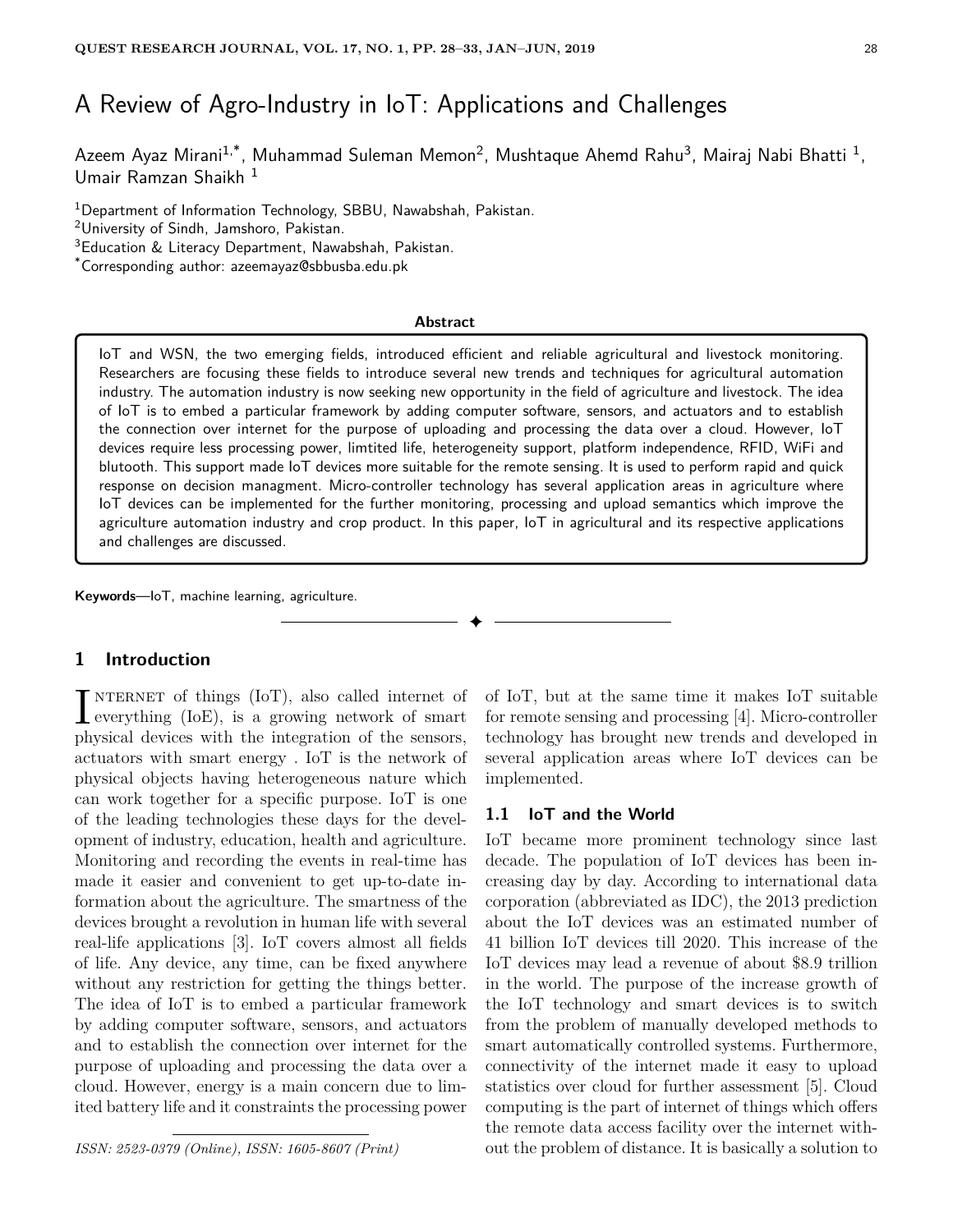remote data access problem and offers several features such as security, reliability and authenticity of the data access. IoT with integration of different technologies offers efficient and reliable methods of automation without the human involvement.

## **2 Related Contribution**

IoT's major contribution related to the latest methods and techniques brought remarkable changes in computational science and several applications are made in this regard for the easiness. It covers almost all fields of life such as the robot-based model designed in [9] which works in the field and performs several tasks automatically. In their study, a remote GPSbased robot system has been introduced to work in the remote places. The robot can perform a number of tasks in a field such as weeding, spraying, soil monitoring and moisture monitoring, etc. Furthermore, it can also control irrigation system by statistics of soil status [6]. The important parameters monitored in this study include temperature, humidity and theft detection. The study in [6] focuses on agricultural soil monitoring with the effective usage of the soil monitoring using soil sensors. Soil sensors are deployed in the field for monitoring agricultural soil status. The objective of this study is to enhance the quality of soil and improve the crops production. The concept of remote monitoring is focused in this study for the evaluation and monitoring of the soil. Smart irrigation control is focused in [12] where a smart module of the Wi-Fi kt is deployed for the internet connectivity to upload and connect the IoT kit with internet. In their work, a number of sensors are deployed in the field where all the sensors are connected with smart micro-controllers [7]. The automation industry is now seeking new opportunity in the field of agriculture and livestock. Agricultural crop disease diagnosis has become easy which is a crucial part of the researchers' focus in these days.

The concept of remote monitoring is focused in another study [17] for the evaluation and monitoring of the soil. Smart irrigation control is focused in this study where a smart module of the Wi-Fi Kit is deployed for the internet connectivity to upload and connect the IoT kit with internet. In their work, a number of sensors are deployed in the field where all the sensors are connected with smart micro-controllers. After connectivity, the data is uploaded over an android application for updating the status of agricultural soil which is obtained from the soil and temperature sensors.

# **3 Applications of IoT in Agriculture**

IOT is gradually becoming the important stockholder of the industry due to its reliability, efficiency and smart working principle. With help of other emerging technologies such as sensor, micro-controller and actuator [1], IoT framework can sense the data from environment.

#### **3.1 Agricultural field Monitoring**

The traditional methods of monitoring agricultural fields are very time consuming and also have lack of accurate field monitoring. The sensitive parameters of the agricultural fields cannot be monitored with acceptable accuracy. Plants diseases are very important factor and have direct impact on agriculture product and it is very difficult to diagnose them manually. IoT technology is one of the interesting aspects of the IoT smart frame work. The automated calculation of the product samples and the quality measure features can easily be implemented by the help of smart monitoring of the precision agriculture frame work [2]. The harvesting in fields are very critical for the IoT based agent like robots. These robots can work efficiently with the implementation of sensor based technology and actuators for moving and performing the harvesting tasks. For this purpose, a number of sensors are needed to implement such as temperature, humidity, human detectors, locomotion, etc.

#### **3.2 Green House Monitoring**

IoT technology, with emerging role of the related fields, have brought a revolution in automation of the real life. Agriculture science is one of the most important area of focus in these days. The parameters includes temperature, humidity, soil monitoring and evaporation rate of water, etc [13]. These physical parameters can be measured with implementation of the microcontroller based smart devices having integration of different types of tiny sensors. Sensors are smart devices used to measure the physical parameters of the environment. Improving smartness of the agricultural farming LM–35 temperature sensor is used to measure the temperature of the fields. PIR sensor is used to measure the radiation from the devices. Likewise, soil moisture sensor are used to monitor the real time status of the agricultural soil.

#### **3.3 Agricultural Drones**

IoT with drone technology has become very popular in modern technology which can monitor and regulate the activities of any environment. In agricultural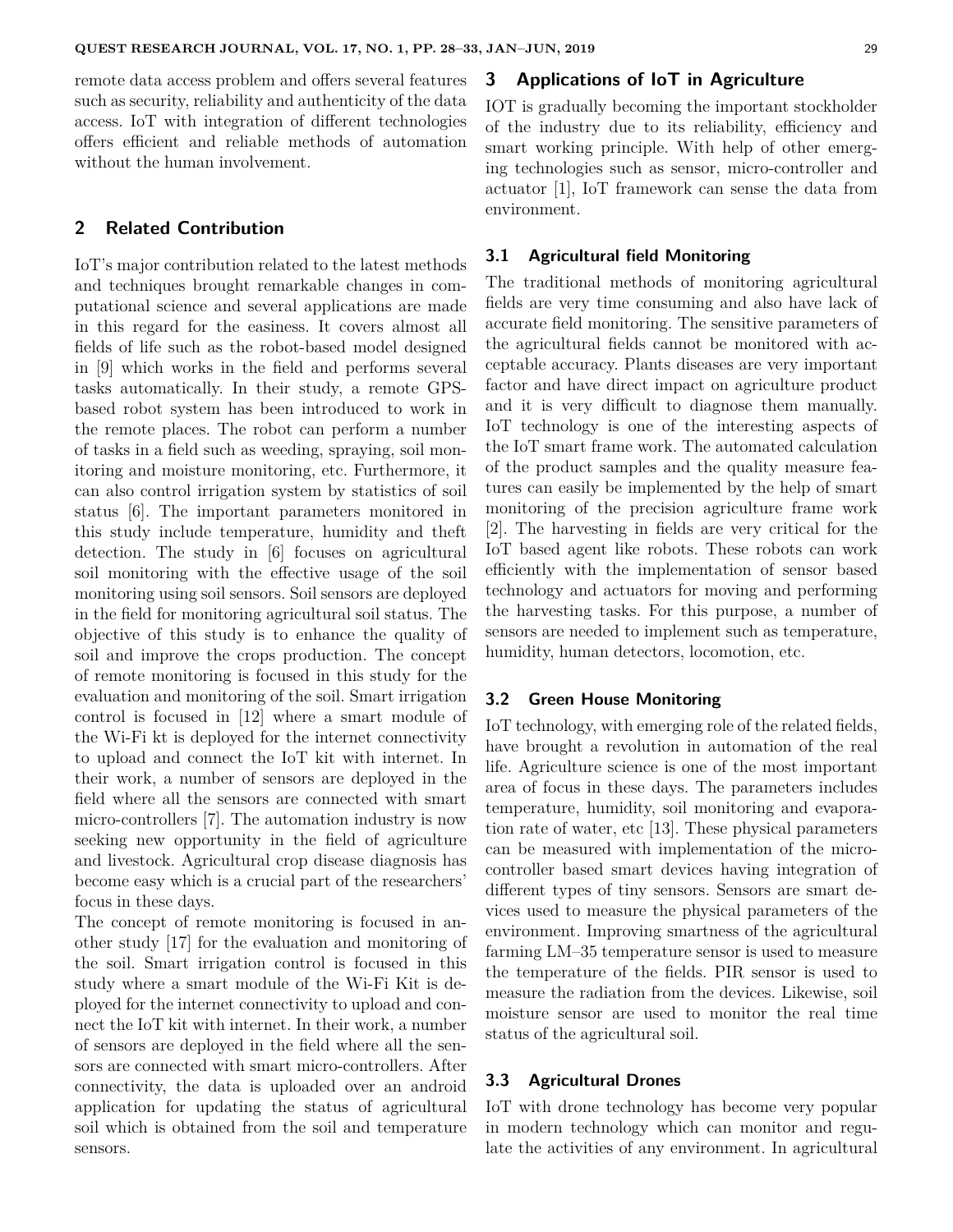| S.No           | <b>Author Name &amp; Year</b>                      | Contribution                                                                       |  |
|----------------|----------------------------------------------------|------------------------------------------------------------------------------------|--|
| $\mathbf{1}$   | Goldstein, A., Fink, L. (2018).                    | Crop yield prediction from the collected data form soil and environmental          |  |
|                |                                                    | variables which applied on eight plots. However machine learning                   |  |
|                |                                                    | algorithms applied different for the classification and regression of the          |  |
|                |                                                    | efficient crop yield.                                                              |  |
| $\overline{2}$ | Ana Laura Diedrichs (2018)                         | Presented a model of machine learning algorithms which predicts the agricultural   |  |
|                |                                                    | frost prediction system on the basis of different condition of the crop yield.     |  |
|                |                                                    | They monitored thermodynamics conditions from the environment to predict           |  |
|                |                                                    | suing training set of the data obtained from sensors.                              |  |
| 3              | Anat Goldstein1, Lior Fink1,<br>Amit Meitin1(2017) | The study is about predicting irrigation recommendations. Different regression     |  |
|                |                                                    | and classiinAcation algorithms were applied on this dataset to develop models that |  |
|                |                                                    | were able to predict the weekly irrigation plan as recommended by the agronomist.  |  |
| $\overline{4}$ | Keith H. Coble (2018)                              | An efficient analytical techniques related to the agricultural and applied         |  |
|                |                                                    | economics contribution. Big data concepts are discussed in detailed which          |  |
|                |                                                    | is part of the research and development of the agricultural data analytics.        |  |
| 5              | Tiantian Yang et.al (2016)                         | A robust reservoir outin Cow simulation model is presented, which incorporates one |  |
|                |                                                    | of the well-developed data-mining models (ClassiinAcation and Regression Tree)     |  |
|                |                                                    | to predict the complicated human-controlled reservoir outin Cows and extract the   |  |
|                |                                                    | reservoir operation patterns.                                                      |  |
| 6              | Sami Khanal et. al (2017)                          | A review focuses on the application areas of thermal RS in agriculture             |  |
|                |                                                    | discussed here include irrigation scheduling, drought monitoring, crop             |  |
|                |                                                    | disease, detection, and mapping of soil properties, residues and tillage,          |  |
|                |                                                    | field tiles, and crop maturity and yield. Some of the issues related to its        |  |
|                |                                                    | application include spatial and temporal resolution, atmospheric conditions,       |  |
|                |                                                    | and crop growth stages.                                                            |  |
| $\overline{7}$ | Rehman, T. U.(2019)                                | The study is to review the statistical machine learning techniques including       |  |
|                |                                                    | supervised and unsupervised learning for the agricultural environment.             |  |
|                |                                                    | The study is to apply machine vision approach in agricultural data and suggest     |  |
|                |                                                    | some future implementation of the machine vision approaches.                       |  |
|                | Park, S (2016)                                     | The study is to research six drought factors were selected based on the relative   |  |
| 8              |                                                    | importance by their category to develop drought indicators that represent          |  |
|                |                                                    | meteorological and agricultural drought by using the relative importance           |  |
|                |                                                    | as weights. While TRMM showed higher relative importance for meteorological        |  |
|                |                                                    | drought, LST and NDVI showed higher relative importance for agricultural           |  |
|                |                                                    | drought in the arid and humid regions, respectively.                               |  |
| 9              | Vineela, M. T (2018)                               | Automated irrigation control with the same approach is also discussed in           |  |
|                |                                                    | (Vineela et al.). The study also focused on the implementation of the IoT and      |  |
|                |                                                    | WSN technology for the monitoring of the water stress in the pipe, water           |  |
|                |                                                    | need in the agricultural field with the water arrival of the each and every part   |  |
|                |                                                    | of the crops.                                                                      |  |

TABLE 1: IoT and Machine Learning Research Contribution

science, the drone technology can be used to monitor the activities of the agricultural crops [1]. The drone technology brought revolutionary changes in the agricultural monitoring activities with accuracy and frequent updates which is difficult to manage by using traditional methods. A number of activities can be monitored using the drone technology such as spraying the plants with desired amount of pesticides, and monitoring the theft of the crops from the premises of the agricultural farm, to name a few. Drone technology can be implemented in the agricultural 3D maps which are very important for seeding and spraying the fields. Pod shooting with the nutrition of the plants and the soil level nutrition can be monitored by using the drone technology. Drone technology is also useful for the remote sites monitoring of the agricultural fields to monitor which area is dry and which one is wet, so that the necessary measures can be taken for the improvements of agricultural crops.

#### **3.4 Livestock Monitoring**

IoT, with the implementation of the emerging fields, has turned out to be an efficient way of the livestock monitoring [10]. Livestock monitoring is used to monitor location and health parameters such as temperature, blood pressure measurement, etc, and the environmental parameters of the animal farm such as temperature, humidity and carbon dioxide of the farm area where animals are kept. The herd area can be monitored easily using the sensor technology and IoT has made it easy to perform real time monitoring time to time. Animal monitoring has become easier to implement with the help of GPS system for the detection of animal location. The animal location with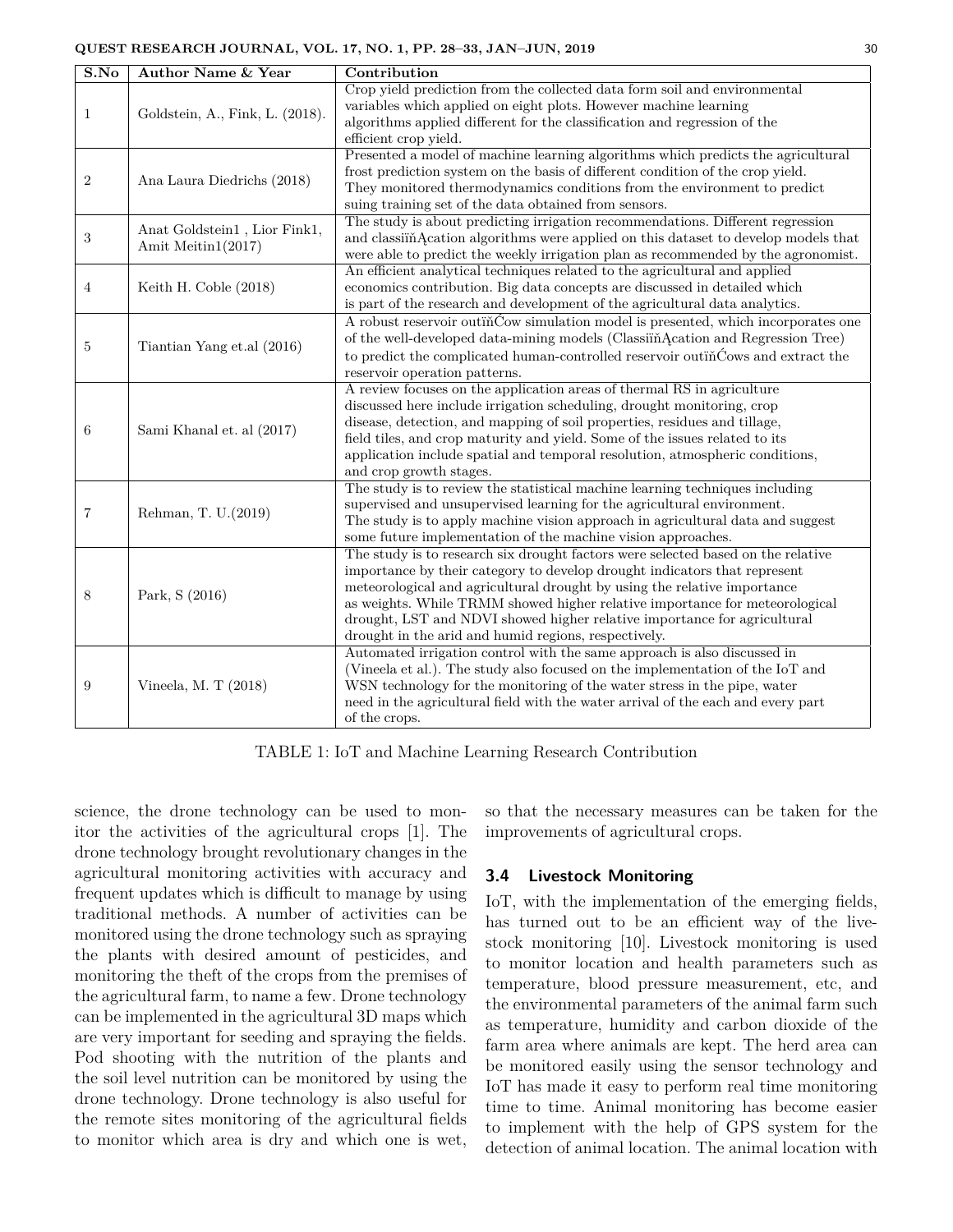continuous monitoring is very important for an animal farmer. In the area where animals are moving and have the proper grass monitoring is also important in this regard. The feasibility of grass status can also be investigated by the implementation of a smart IoT framework.

#### **3.5 Smart Irrigation Control**

Water supply regulation and controlling the water usage in agricultural field is a very important area of research. The time management of the water pouring in the field is very important for the soil. This gives the need of IoT to give the automated status of the soil. The soil update and water level measuring is important for the automated water supply management. IoT gives a method of smart agricultural field monitoring to check whether the agricultural area is completely poured [14]. The implementation of the smart IoT framework can enhance the capability of the agricultural field monitoring better than the traditional methods. Polluted water is a big issue in Pakistan, especially for the agricultural crops. The water quality can also be measured easily with the implementation of water quality sensors that measure the water pollution.

## **3.6 Agriculture Warehouse Monitoring**

In agriculture water monitoring, IoT has brought the concept of smart warehouse monitoring. IoT enhanced this capability with a very rapid and fast threat detection. Agricultural warehouse can be monitored real time with the implementation of the human detection sensors, temperature status of the warehouse by the temperature sensors, and other important parameters related to the staff monitoring and owner awareness related to the warehouse status [16]. This can be achieved by the implementation of the IoT devices with cloud connectivity and having the proper updating mechanism for the owner. Anything, any time, can be connected and monitored with real time update. IoT made it an easy and smart solution to monitor the real-time environment of the warehouse and detect potential threats to the products.

## **3.7 Soil Monitoring**

Soil is a key component for the agricultural crops. For monitoring the soil, IoT made it easy to control and coordinate the changes in soil. Nitrogen (N), CO2 and other important parameters can be monitored and updated to the cloud in real time. A robust recommendation system can be designed for the betterment of the soil fertilization [18].

## **4 IoT Challenges**

The challenges in the field of IoT are summarized as follows.

## **4.1 IOT Security**

In IoT, security and privacy are one of the most critical issues and special focus of research these days. Some of the things can be more important with the aspect of security. It is a real challenge to integrated proper security mechanisms in IoT devices due to their heterogeneity. Several security threats have been found in the smart IoT devices during the environment monitoring. According to the report of enterprise firm in 2013, 25% of the device manufacturers are not computer related firms and have no professional knowledge of the computer security risks. They manufacture the devices like game devices, monitors like toys and other home usage electronic products. This has led to the weak security management for the implementation of the IoT in smart monitoring to provide security against the unwanted attacks. The personal information and important data can easily be captured if the weak security policies are followed in the smart framework, despite of the fact that IoT devices are very smart and can perform rapid and efficient job in any environment of real life. The device infrastructure deployment needs certain parameters for the focus of the study.

## **4.2 Battery Life**

There are several factors which which can directly impact the battery life of the IoT devices such as heterogeneity of the devices, large data processing, less energy power and longtime processing. In remote areas, IoT devices are often deployed with the sensors and actuators to monitor certain parameters in real time. In this sense, the power consumption is very important and devices are deployed with chargeable battery. However, in remote places, it is very difficult to provide the proper power for the devices. It is important to manage the power source for the battery life time. A plethora of research has been conducted on the energy efficiency and energy efficient protocols for the IoT technology deployment. It is also very important research area in this regard for the future improvement of the IoT technology in real sense.

## **4.3 Heterogeneity of the Devices**

Heterogeneity refers to the devices having different nature and architectural structure with different features of working capabilities. IoT provides flexibility in terms of heterogeneity, but also introduces few issues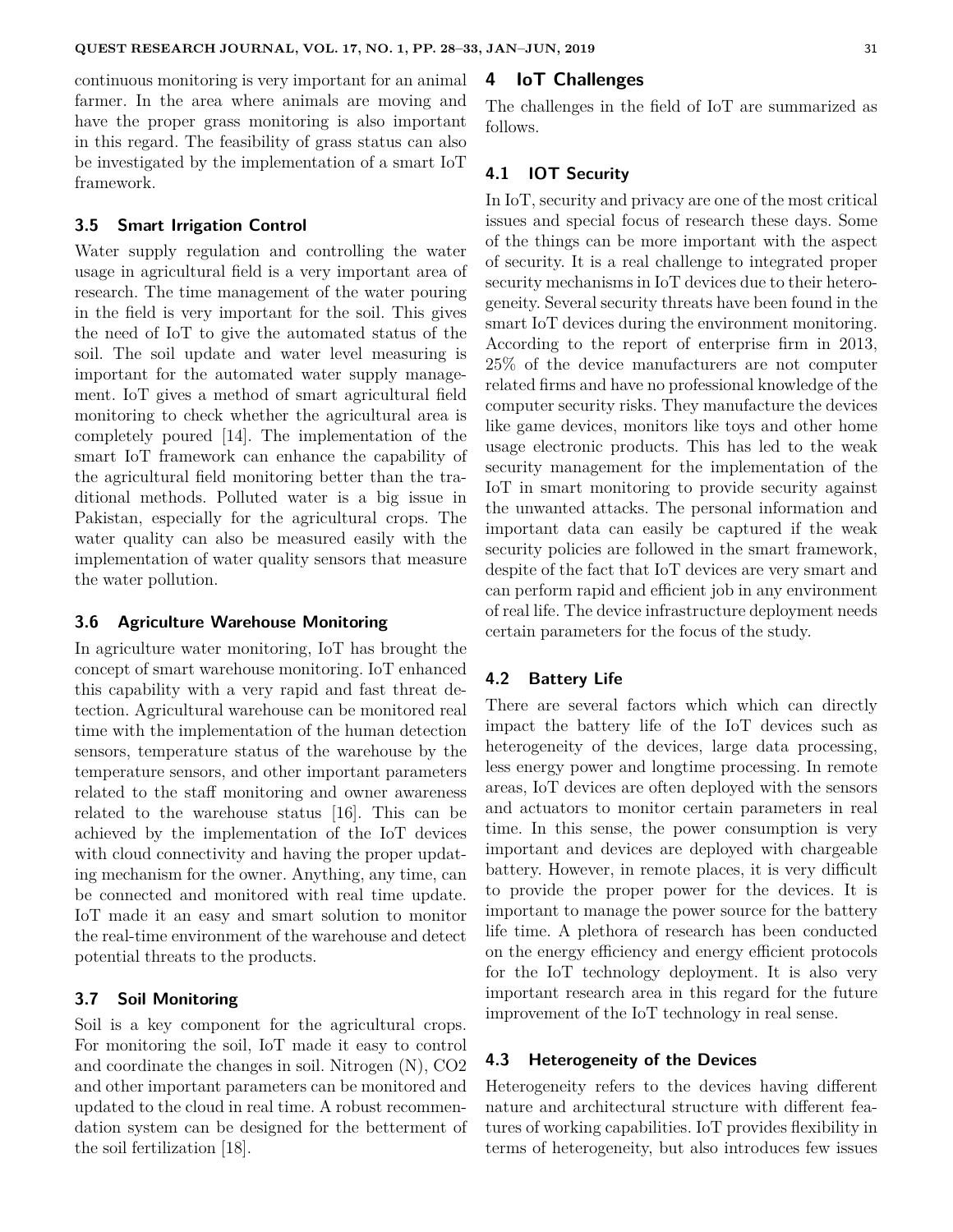| <b>Sensor</b>                               | Application                                                                               |
|---------------------------------------------|-------------------------------------------------------------------------------------------|
| Soil sensors                                |                                                                                           |
| Volumetric water content sensors            | Measures soil water volumetric content, soil                                              |
| Tension meters                              | water potential, soil moisture respectively                                               |
| Soil profiling                              |                                                                                           |
| GrainPro EcoWise Standard                   | Wireless system designed to remotely monitor<br>the temperature and humidity              |
| Wind Speed $(PK 100-02)$ and                | Measures the speed and direction of the wind                                              |
| direction $(110 \text{ âÅS } 2)$ sensors    |                                                                                           |
| Pyrometer (PK 200 - 03) and solar radiation | Measures the intensity of the solar radiation                                             |
| $(200 - 04)$ sensors                        |                                                                                           |
| Water sensors:                              |                                                                                           |
| OTT Orpheus Mini Water Level Logger         | Used to measure the water pressure, water level,<br>water pressure and water conductivity |
| OTT ecology 500 Water level logger          |                                                                                           |
| OTT CTD sensors                             |                                                                                           |

TABLE 2: Agricultural IoT devices

which can be difficult for the real time monitoring, e.g., security and connectivity issues. The security in IoT is very crucial due to different nature of the devices having their own vendor configuration, connectivity, memory and security policies which may not be compatible with other devices and can cause serious problems in IoT devices connectivity.

#### **4.4 IoT Agricultural Advance Sensing Devices**

Some of the IoT devices are related to the specific applications that are sometime called application specific devices. These application have their own merits and demerit related to the platform and device compatibility.

# **5 Conclusion**

The study presented in this paper provided an overview of IoT and emerging technologies which covers the agricultural monitoring with several IoT devices. The new applications were discussed which are latest focus of the study in the research community. Furthermore, it can be more comprehensive if other areas of the livestock is merged for the further implementation of the study. The new applications can also be developed if required. IoT provides the ease of heterogeneity, but still has certain issues which can be difficult for the real time monitoring, e.g., security and connectivity.

## **References**

- [1] Zhang, X., Zhang, J., Li, L., Zhang, Y., & Yang, G. "Monitoring citrus soil moisture and nutrients using an iot based system", Sensors, vol. 17, No. 3, pp 447, 2017.
- [2] Salvi, S., Jain, S. F., Sanjay, H. A., Harshita, T. K., Farhana, M., Jain, N., & Suhas, M. V. "Cloud based data analysis and monitoring of smart multi–level irrigation system using IoT", In International Conference on I-SMAC (IoT in Social, Mobile, Analytics and Cloud)(I-SMAC), pp. 752–757), 2017.
- [3] Abdullah, M. F. F., Ali, M. T. B., & Yusof, F. Z. M. "Rfid Application Development For A Livestock Monitoring System", In Bioresources Technology in Sustainable Agriculture, pp. 103-116. 2018.
- [4] Caria, M., Schudrowitz, J., Jukan, A., & Kemper, N. (2017, May). "40th International Convention on Smart farm computing systems for animal welfare monitoring", In Information and Communication Technology, Electronics and Microelectronics (MIPRO), pp. 152-157), 2017.
- [5] Bacco, M., Berton, A., Ferro, E., Gennaro, C., Gotta, A., Matteoli, S., & Zanella, A, "Smart farming: Opportunities, challenges and technology enablers", In IoT Vertical and Topical Summit on Agriculture-Tuscany (IOT Tuscany, pp. 1–6, 2018.
- [6] Aiello, G., Giovino, I., Vallone, M., Catania, P., & Argento, A, "A dsecision support system based on multisensory data fusion for sustainable greenhouse management", Journal of Cleaner Production, vol. 172, pp. 4057–4065, 2018.
- [7] Khanal, S., Fulton, J., & Shearer, S., "An overview of current and potential applications of thermal remote sensing in precision agriculture". Computers and Electronics in Agriculture, vol. 139, pp. 22–32, 2017.
- [8] Shaikh, F. K., Zeadally, S., & Exposito, E., "Enabling technologies for green internet of things", Systems Journal, vol. 11, No. 2, pp. 983–994, 2018.
- [9] Abbas, S., & Athar, A., "Advance Modeling of Agriculture Farming Techniques Using Internet of Things", IJCSNS, vol. 17, No. 12, pp. 114, 2017.
- [10] Mekala, M. S., & Viswanathan, P., "A Survey: Smart agriculture IoT with cloud computing". International conference on Microelectronic Devices, Circuits and Systems (ICMDCS), pp. –7, 2017.
- [11] Suma, D. N., Samson, S. R., Saranya, S., Shanmugapriya, G., & Subhashri, R., "IOT Based Smart Agriculture Monitoring System", International Journal on Recent and Innovation Trends in Computing and Communication, vol. 5, No. 2, pp. 177–181, 2017.
- [12] Surai, S., Kundu, R., Ghosh, R., & Bid, G., "An IoT Based Smart Agriculture System with Soil Moisture Sensor", Journal of Innovation and Research Vol, vol. 1, No. 1, 2018.
- [13] Vineela, M. T., NagaHarini, J., Kiranmai, C., Harshitha, G., & AdiLakshmi, B., "IoT Based Agriculture Monitoring and Smart Irrigation System Using Raspberry Pi", International Research Journal of Engineering and Technology, vol. 5, No. 1, pp. 1417–1420, 2018.
- [14] Kothiya, R. H., Patel, K. L., & Jayswal, H. S., "Smart